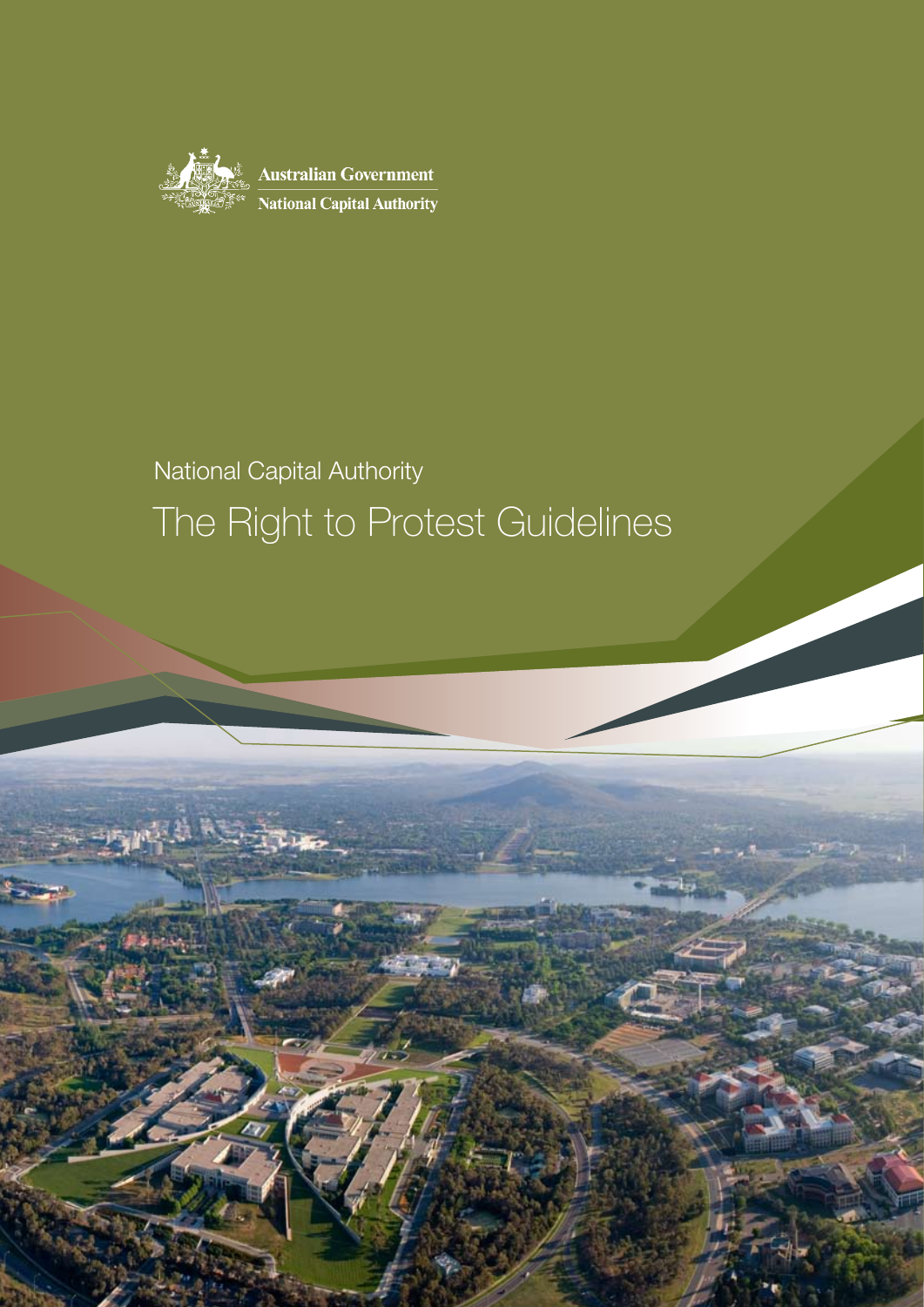# Contents

| Guidelines for Protests and Demonstrations in the                             |  |
|-------------------------------------------------------------------------------|--|
|                                                                               |  |
|                                                                               |  |
|                                                                               |  |
|                                                                               |  |
|                                                                               |  |
| Maps                                                                          |  |
|                                                                               |  |
|                                                                               |  |
| Map 3 – Parliamentary Precincts, authorised assembly area & Federation Mall 7 |  |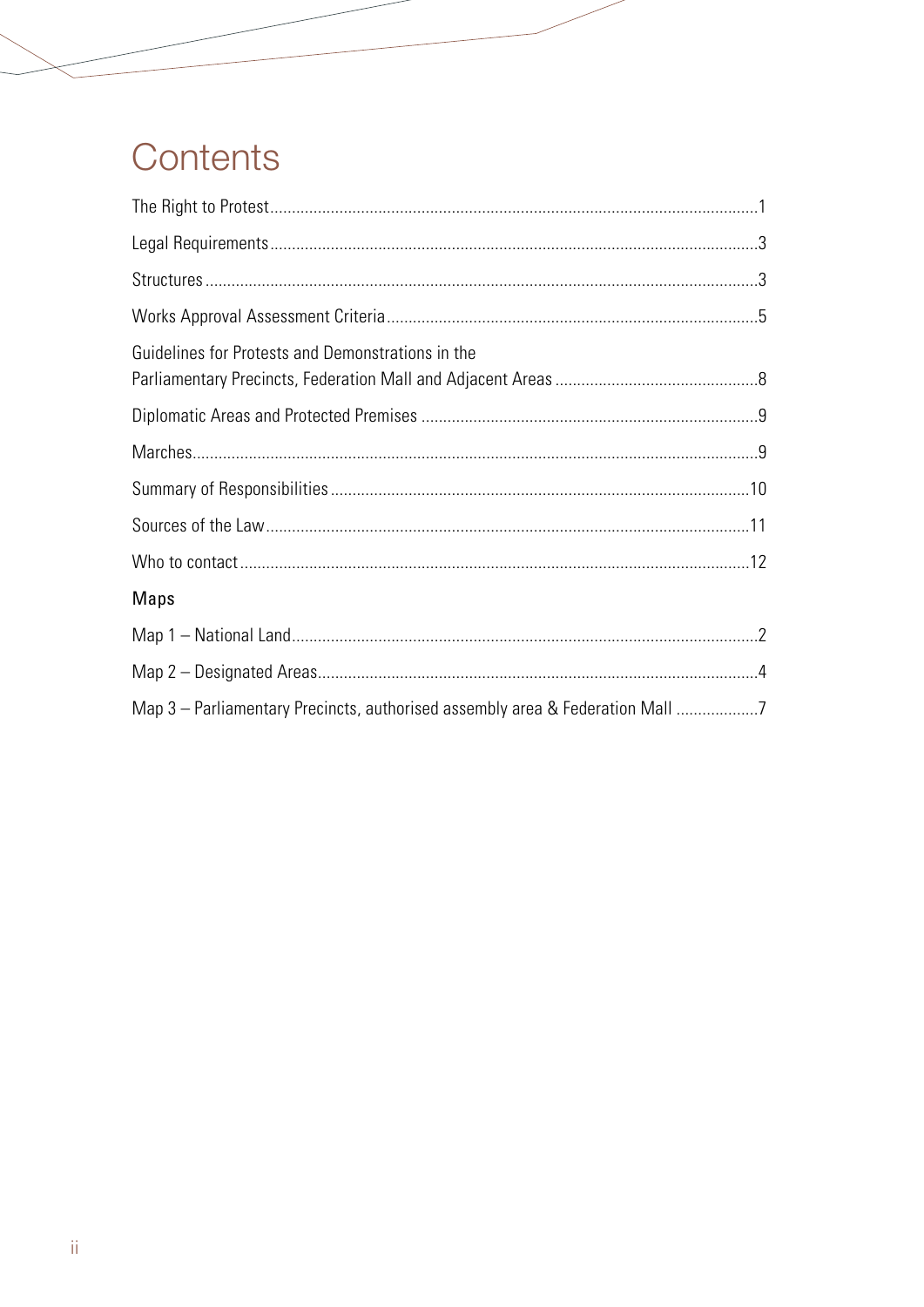# The Right to Protest

The National Capital has many public places where people can exercise their right to communicate their opinions and ideas through peaceful protests and demonstrations.

Our democracy recognises this right which is subject to the general law and must be balanced against the rights and interests of others and of the community as a whole. Of paramount importance are the protection of public safety, the maintenance of peace and the facilitation of fair and equal access to public areas.

This information booklet has been prepared by the Federal Government to assist organisers to carry out their protests safely, peacefully and without unduly impacting on other legitimate interests.

If you are planning a protest or are uncertain about your rights or obligations when using public land in the National Capital, please contact:

| <b>National Capital Authority</b>     | Tel: (02) 6271 2888 |
|---------------------------------------|---------------------|
| e-mail: events@natcap.gov.au          |                     |
| <b>Australian Federal Police:</b>     |                     |
| Protection Intelligence               | Tel: (02) 6275 7402 |
| After hours: Police Communications    | Tel: (02) 6256 7777 |
| Security Controller, Parliament House | Tel: (02) 6277 5855 |
| After hours                           | Tel: (02) 6277 5999 |

Further assistance is also available from the agencies listed on pages 12 and 13 of this booklet.

0000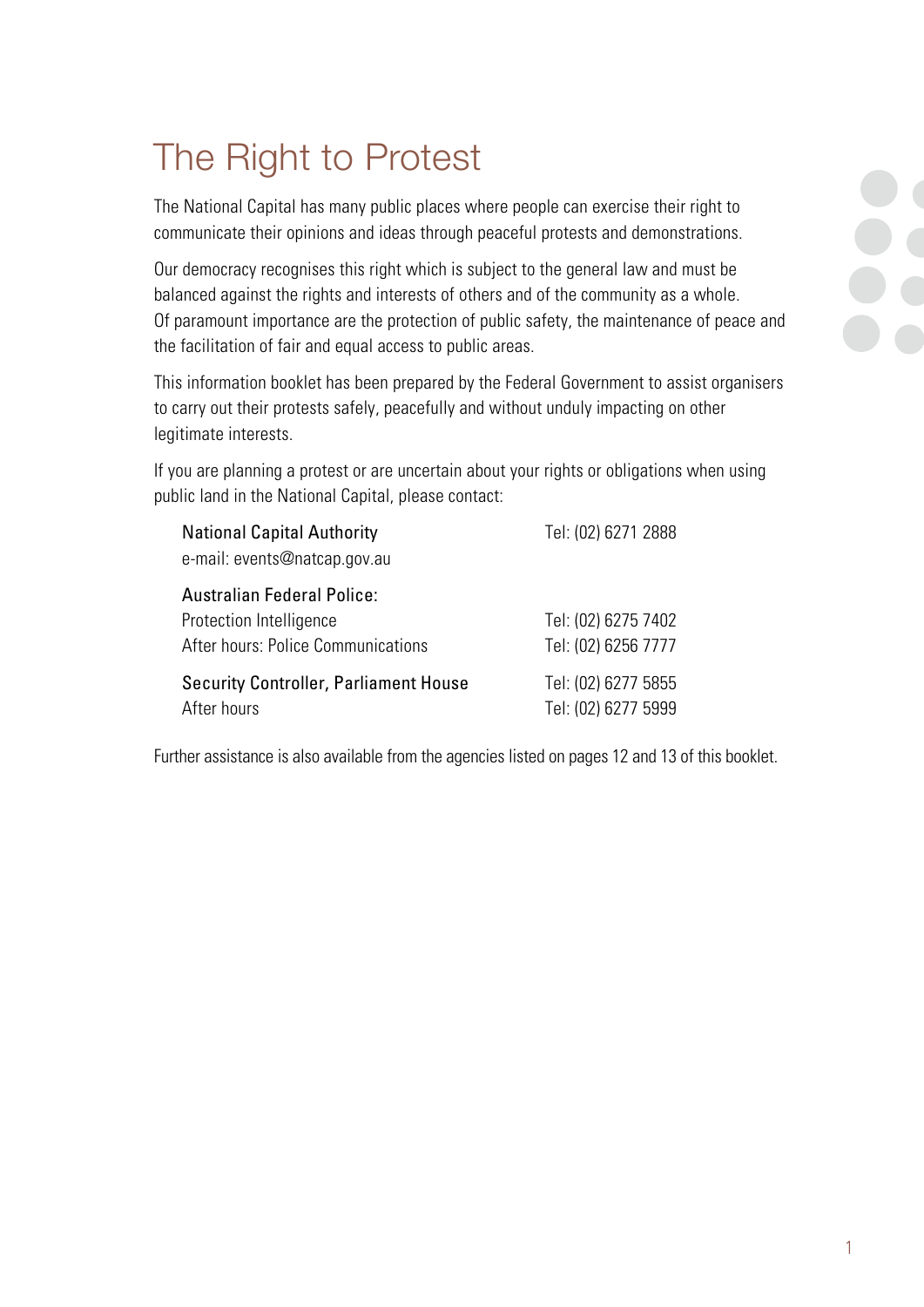

this land for events

use this land for events

associated with events in all of these areas.

Map 1 - National Land *Map 1 – National Land*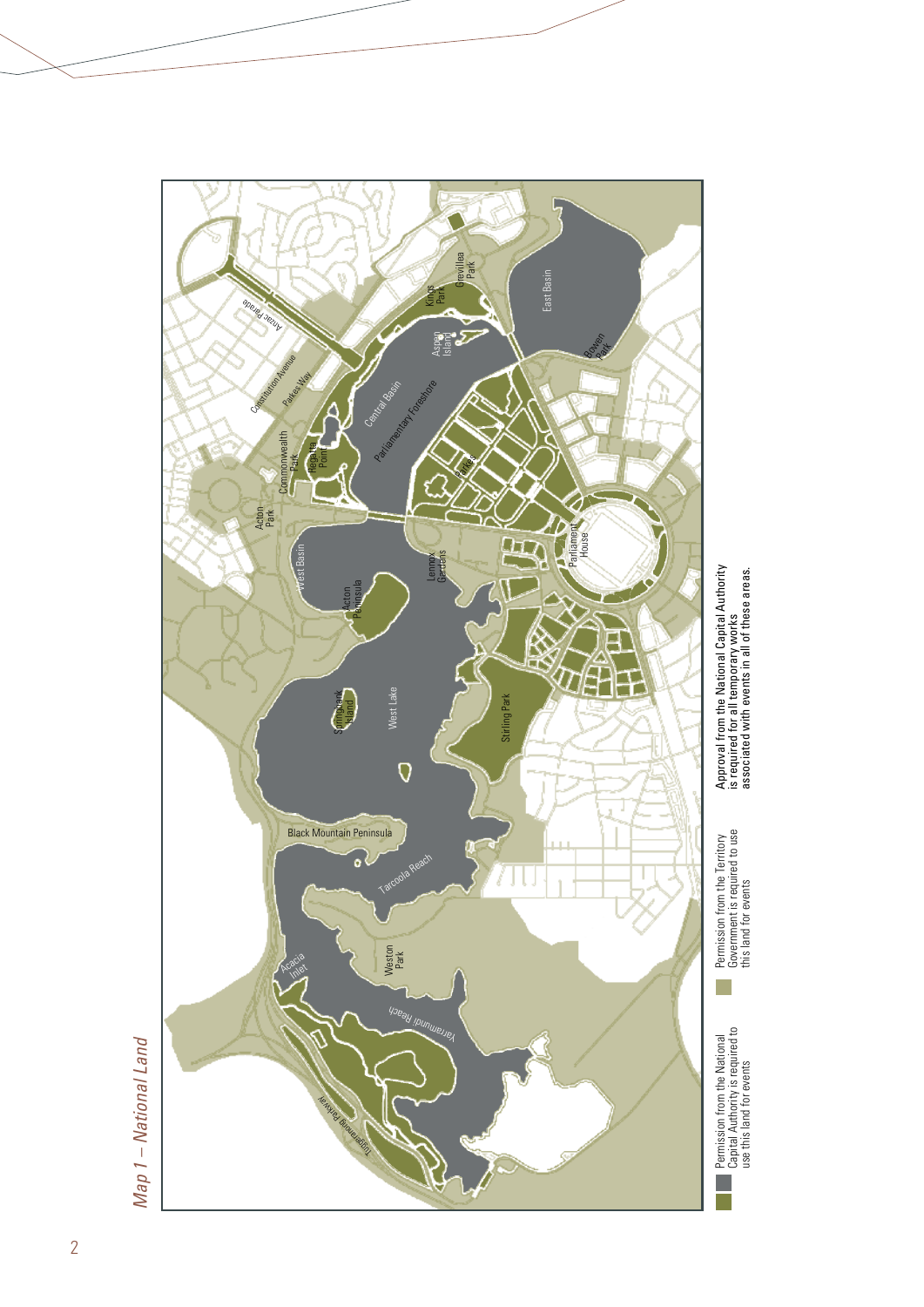# 88

# Legal Requirements

You do not require formal approval to conduct a protest or demonstration within the National Capital. However, the erection of structures associated with a protest or demonstration do require approval. In either case, it may be in your interests if you are planning a protest or demonstration to discuss your plans with the relevant authorities.

National Land in the Parliamentary Zone and the diplomatic areas (Map 1) is managed by the National Capital Authority (NCA). The Parliamentary Precincts (Map 3) are managed and controlled by the President of the Senate and the Speaker of the House of Representatives who are known collectively as the Presiding Officers. The Presiding Officers have the discretion to approve or not approve the conduct of protests, demonstrations or public assemblies including public activities within the Parliamentary Precincts. Information about the use of these areas is available from the NCA or the Parliament House Security Controller.

Most public land outside these areas within the Australian Capital Territory is managed by the ACT Government. Information about Territory land is available from the Department of Territory and Municipal Services.

You are required to comply with any lawful direction given by Parliamentary Security, Australian Federal Police or Australian Protective Service officers.

## **Structures**

If you are planning to conduct your protest in a Designated Area as defined in the National Capital Plan and intend to erect a structure as part of your protest, you must apply to the NCA for Works Approval under the provisions of Section 12(1)(b) of the *Australian Capital Territory (Planning and Land Management) Act 1988*. The Designated Areas are shown on Map 2 and these include the Parliamentary Zone, the diplomatic areas of Yarralumla, Deakin and O'Malley, most Commonwealth Government offices, the main avenues and approach routes to Canberra, and Civic Square. The Parliamentary Zone is the area between Parliament House and Lake Burley Griffin bounded by Commonwealth and Kings Avenues.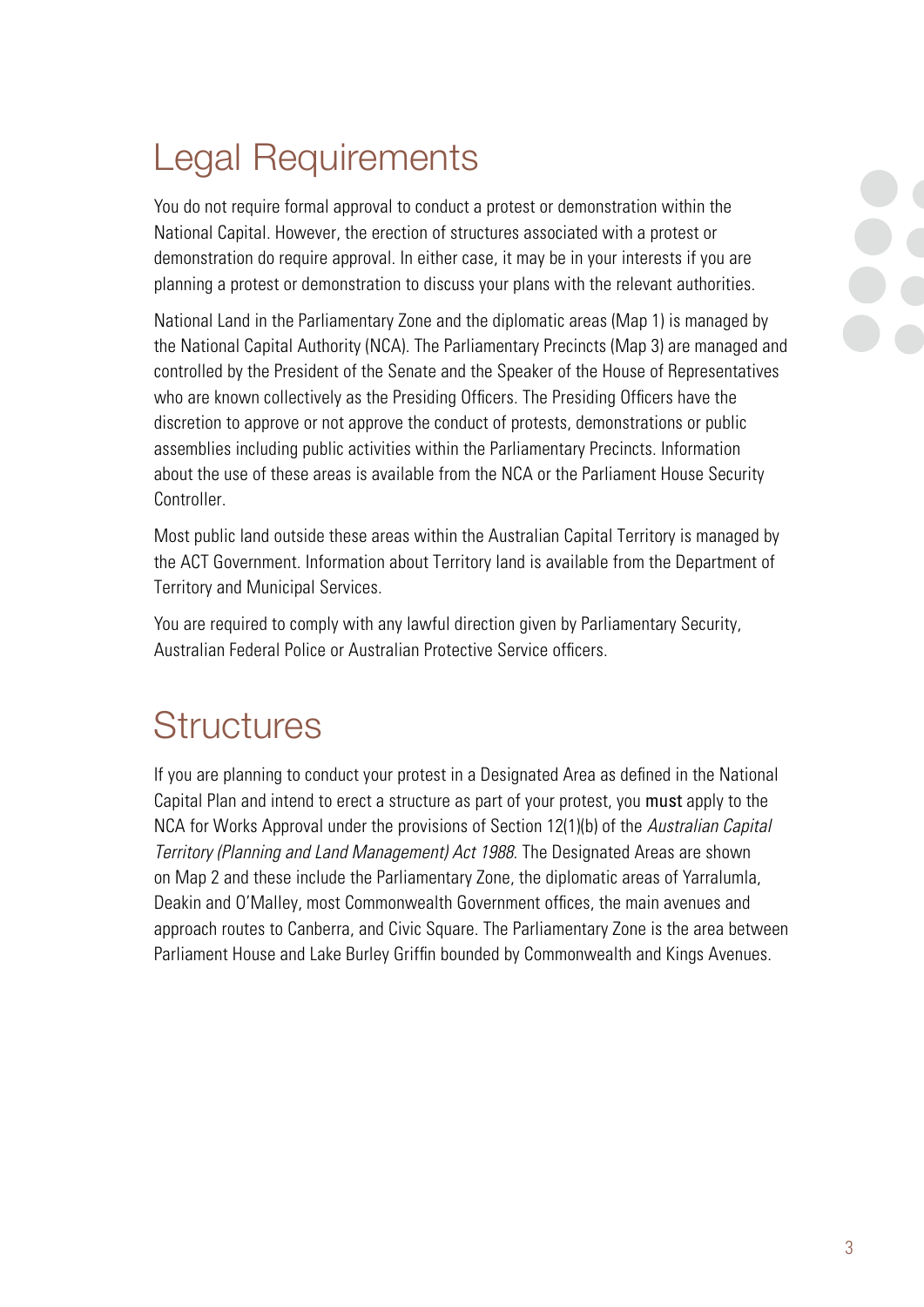



**Designated Areas**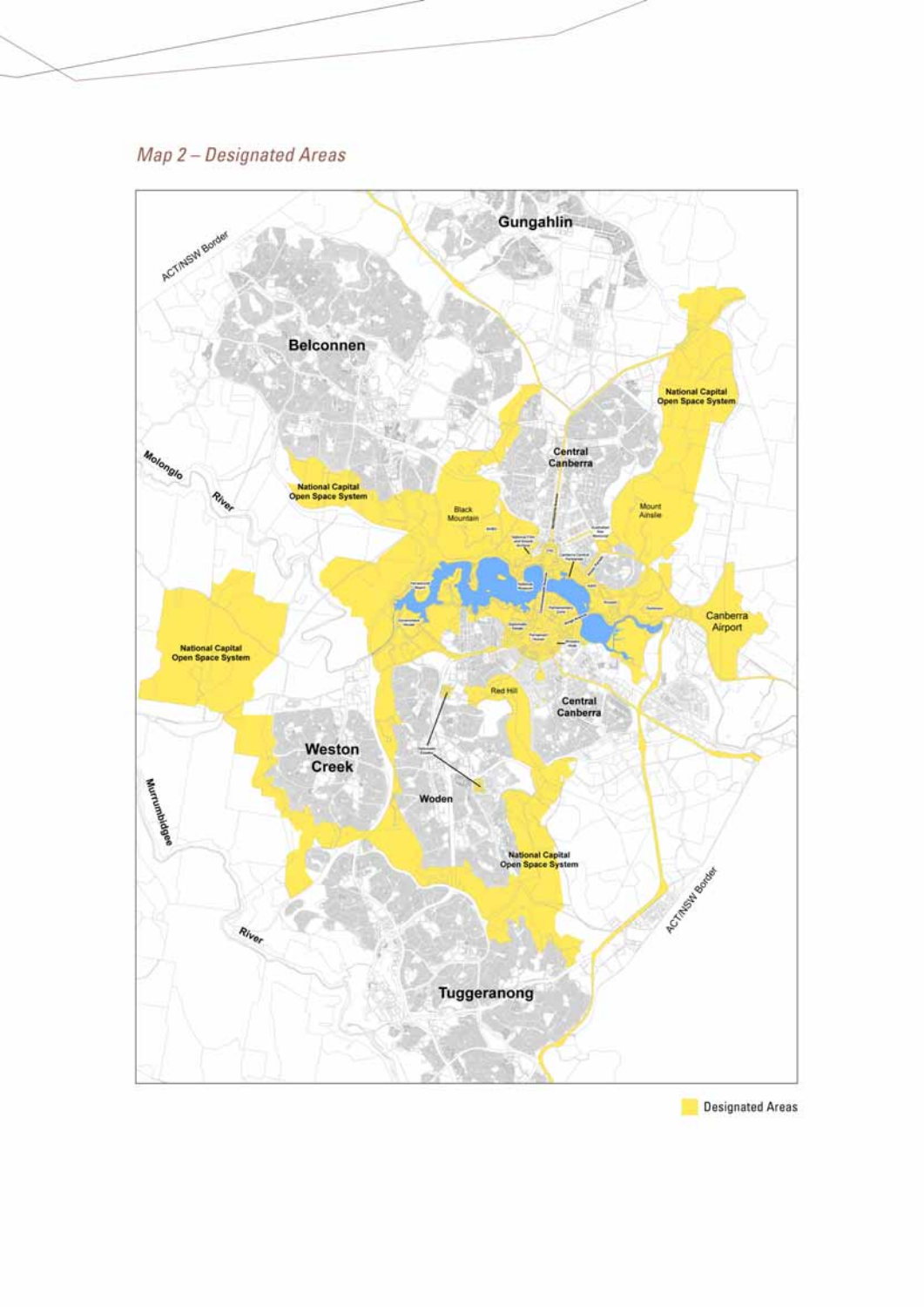# Works Approval Assessment Criteria

The key criteria which will be used by the NCA when considering any application for a Works Approval associated with protests and demonstrations anywhere within a Designated Area (as defined in the National Capital Plan) are as follows:

- • Structures
- Public access and/or safety
- Duration of a protest
- • Permanence of structures
- Impact on the landscape
- The use of vehicles
- The Australian Government's international obligations

### What is a structure?

- For approval purposes the broadest definition of a structure applies and includes anything that is built, including a fire. Structures therefore include any element fixed to (or staked in) the ground;
- Blankets on the ground, individual chairs and/or individual tables (not fixed to the ground) do not require approval. Although where chairs or tables form a barricade or delineate a space they will be considered as structures and will require approval;
- Signs, flags or banners that are handheld are not regarded as structures and do not require approval.

## Public access and safety

No structure that impedes public access and/or affect safety will be approved. This means that:

- Structures must not form a barrier that would restrict general public access to the site of the protest or demonstration (eg. barricades, closely spaced banners and flags; smoking fires etc);
- Structures must not be erected in the general vicinity of other events (eg. festivals and/or other protests) which have had prior approval;
- Generally structures will not be approved where it is proposed that they remain overnight (sunset to sunrise) to avoid potential hazard to the public and/or potential theft of the structures;
- Structures must not impede land management and maintenance activities (eg. mowing, irrigation etc); and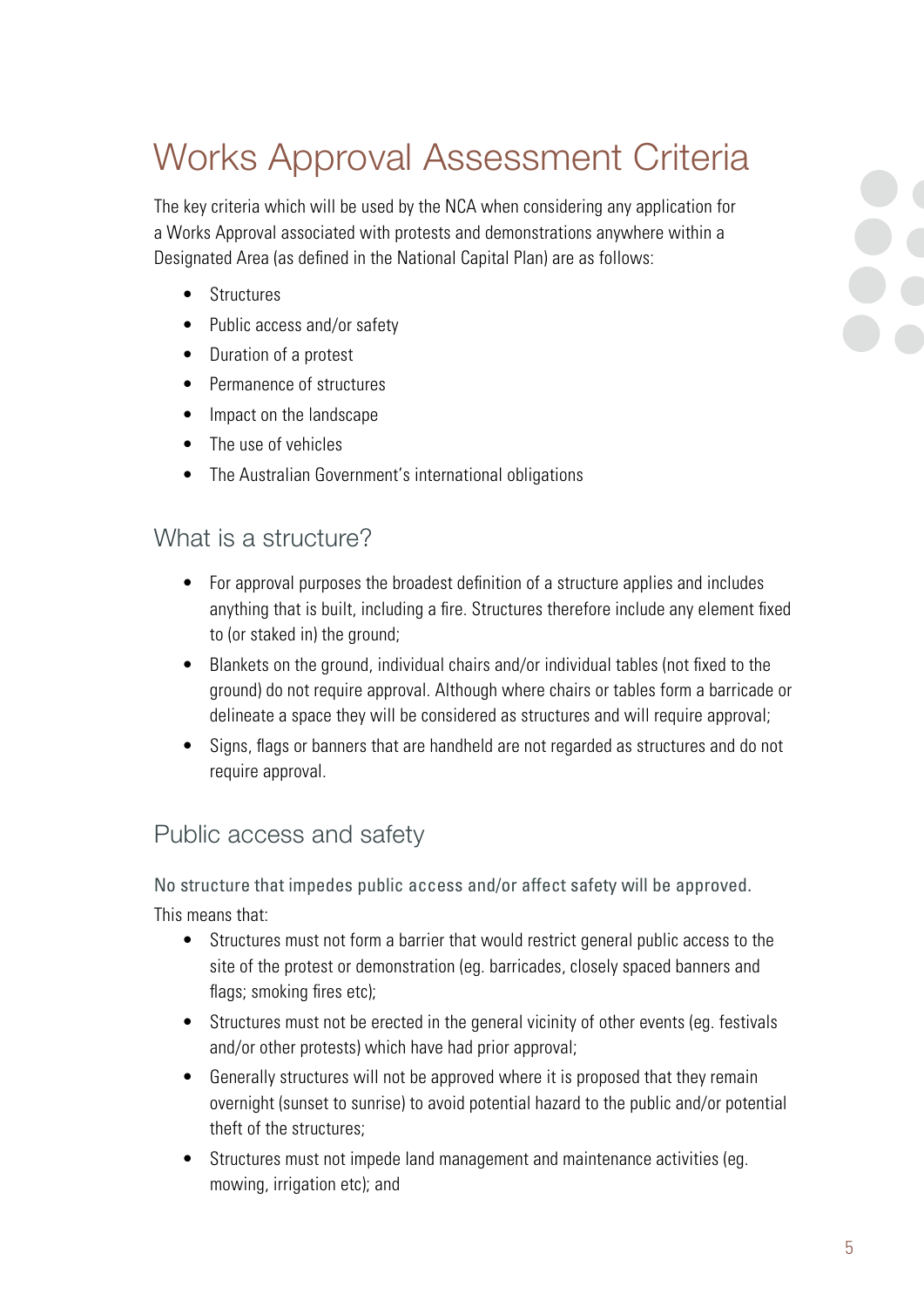Language or messages associated with any approved banners (or similar) are the sole responsibility of the protesters. Approval does not imply endorsement of the content of the banner by the NCA. The NCA is not a censor. Protesters should, however, be aware that Australia has an obligation to protect the premises of a diplomatic mission and to prevent the impairment of the mission's dignity.

No long-term or permanent structures will be approved.

This means that:

- Generally the maximum duration of the approval will be for 3 days;
- Further applications will not be considered within 30 days for the same (or similar) protest in the same general vicinity, to avoid a cumulative effect resulting in the perception of permanence;
- Generally structures will be required to be removed each evening by sunset, and may not be replaced the next day before sunrise (for the period of the approval) in order to avoid public hazard, theft or perceptions of permanence;
- No camping structures (eg. tents) will be approved overnight (sunset to sunrise); and
- Camping is not permissible in other than Gazetted camping areas.

No structures that damage the landscape or built elements will be approved. This means that:

- Fires on the ground will not be approved;
- • Generally structures attached to landscape (trees etc) or other Commonwealth assets such as walls, bollards, flagpoles or other items of street furniture will not be approved;
- Excavation for structures will not be approved. This does not include single poles or banners staked in the ground which would be considered for approval provided they do not (in combination) create the appearance of a more substantial structure.

Vehicles

- Vehicles driven or parked on public landscaped areas are not acceptable as they are likely to damage the landscape and pose a potential hazard to the public;
- • Vehicles must be legally parked; and
- Immobilised vehicles are regarded as structures and will not be approved.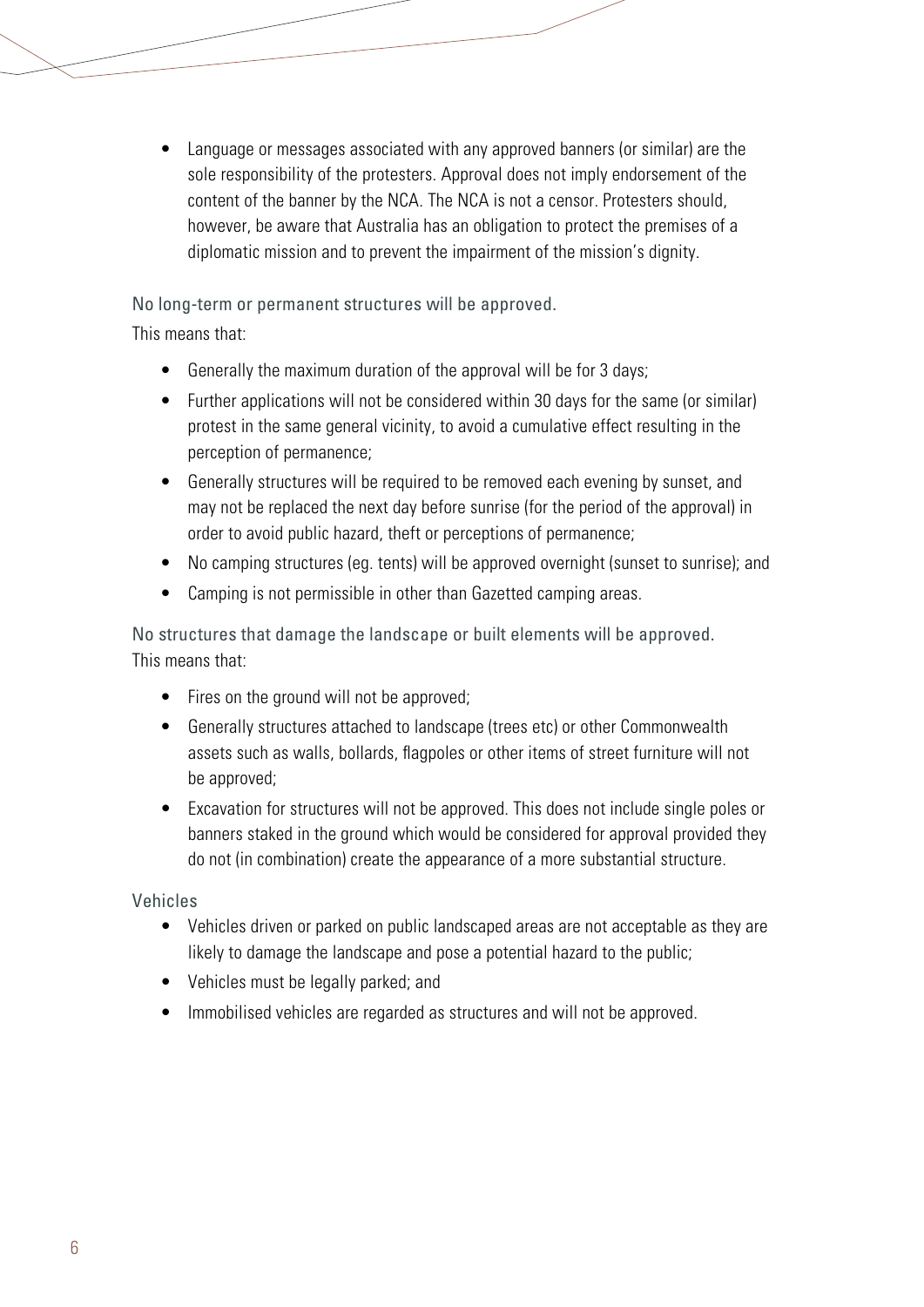#### Diplomatic Areas – Vienna Convention Obligations

- Australia is a signatory to the Vienna Conventions on Diplomatic and Consular Relations which require Australia to take special steps to protect the premises of foreign missions against any intrusion, damage, disturbance or impairment of dignity.
- In accordance with Australia's international obligations, structures which impair the dignity of foreign missions will not be approved.

#### Works Approval Applications

A Works Approval Application Form is available at *http://www.nationalcapital.gov.au/ events\_and\_venues/planning\_an\_event/event\_related\_works\_approval.asp*. You may also contact the NCA by e-mail at *events@natcap.gov.au* or telephone 02 6271 2888. The form should be lodged for approval at:

#### National Capital Authority GPO Box 373 CANBERRA ACT 2601

If possible, you should allow at least two days for your application to be processed. Approval is not guaranteed. All fees will be waived for applications associated with a protest or demonstration.

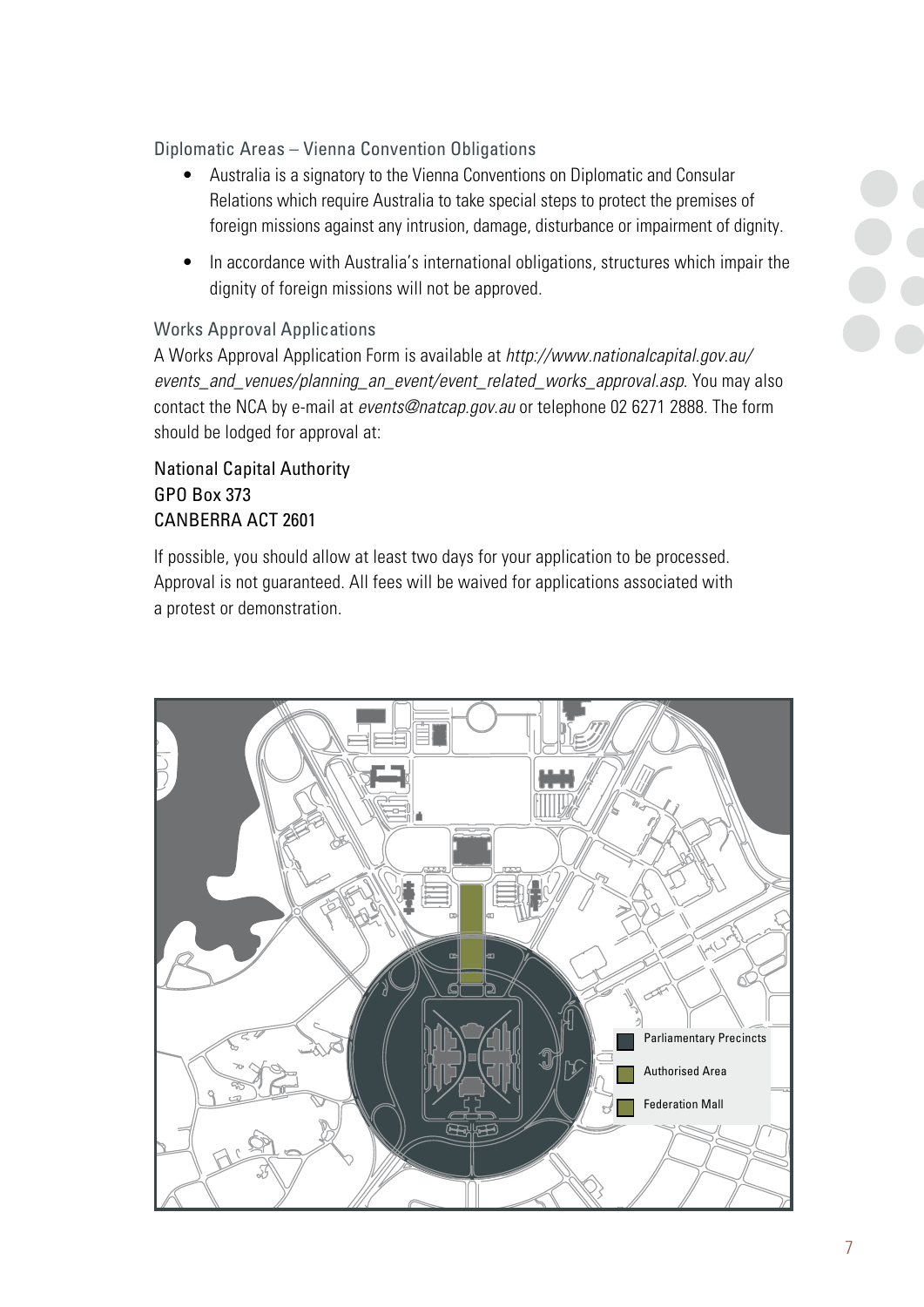*Map 3 – The Parliamentary Precincts, the authorised assembly area, and Federation Mall*

## Guidelines for Protests and Demonstrations in the Parliamentary Precincts, Federation Mall and Adjacent Areas

The following Guidelines have been prepared by the NCA and the Presiding Officers for the conduct of protests and demonstrations within the Parliamentary Precincts and on adjacent land including Federation Mall.

These Guidelines are intended to enhance public safety, facilitate fair and equal access to public areas, and protect the operations of the Parliament. Exemptions may be granted for events of Parliamentary or national significance where safety or access would not be unduly compromised. Breach of the Guidelines may lead to the removal of structures by police and, possibly, police investigations and prosecution.

- All NCA Works Approval Assessment Criteria apply to the Parliamentary Precincts, Federation Mall and Adjacent Areas;
- Protests and demonstrations within the Parliamentary Precincts are restricted to the authorised area shown on Map 3;
- Participants should arrive at and depart from the area in an orderly manner without obstructing traffic or otherwise preventing access to the Parliamentary Precincts, Parliament House or any public area;
- Sound equipment may be permitted within the authorised area of the Parliamentary Precincts but must be directed away from Parliament House and must not be offensive, harmful or unreasonably interfere with the activities of other people;
- Vehicles must not be used within the Parliamentary Precincts as part of a protest or demonstration without the approval of the Presiding Officers;
- Food, beverages or other items must not be sold, and alcohol must not be consumed, within the Parliamentary Precincts without the approval of the Presiding Officers;
- Participants must observe lawful directions issued by Parliamentary Security, Australian Federal Police or Australian Protective Service officers. Failure to do so may result in arrest.

### *The NCA will only approve structures within the Parliamentary Precincts, on Federation Mall or in Adjacent Areas when the Presiding Officers have advised*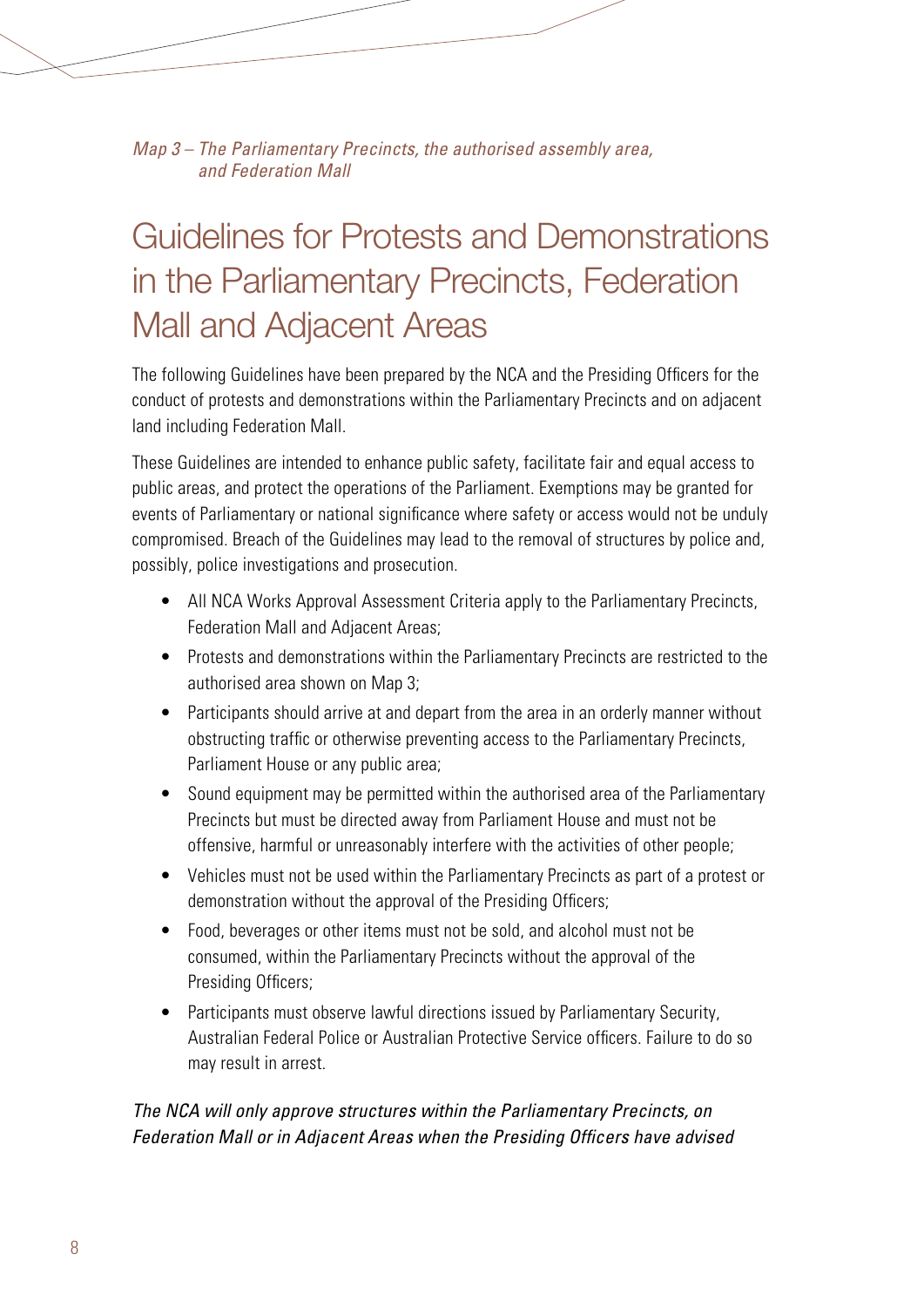*the NCA in writing of their support for the application. In this regard the NCA will conduct all liaison, on behalf of the applicants, with the Presiding Officers.*

## Diplomatic Areas and Protected Premises

The National Capital is host to about 80 diplomatic missions, consular, overseas and international organisation missions. Land in the diplomatic areas of Yarralumla, Deakin, O'Malley, Forrest and Red Hill is managed by the NCA.

If you are planning a protest or demonstration in these areas you are encouraged to notify the Australian Federal Police or the NCA.

Under international treaties, Australia has obligations to protect foreign missions and to ensure that their dignity is not impaired.

## **Marches**

If you wish to organise a march, procession or convoy using public roads, you should contact the Australian Federal Police and ACT Roads, Department of Territory and Municipal Services to make arrangements to ensure the safety of participants and the public.

Here are some suggestions for your march:

- Assemble in a well-known place where parking is available,
- When planning your route, seek advice on safety and access from the Australian Federal Police and Roads ACT;
- Where possible, use footpaths;
- Do not make the march too long, as water, shade or shelter may not be available;

888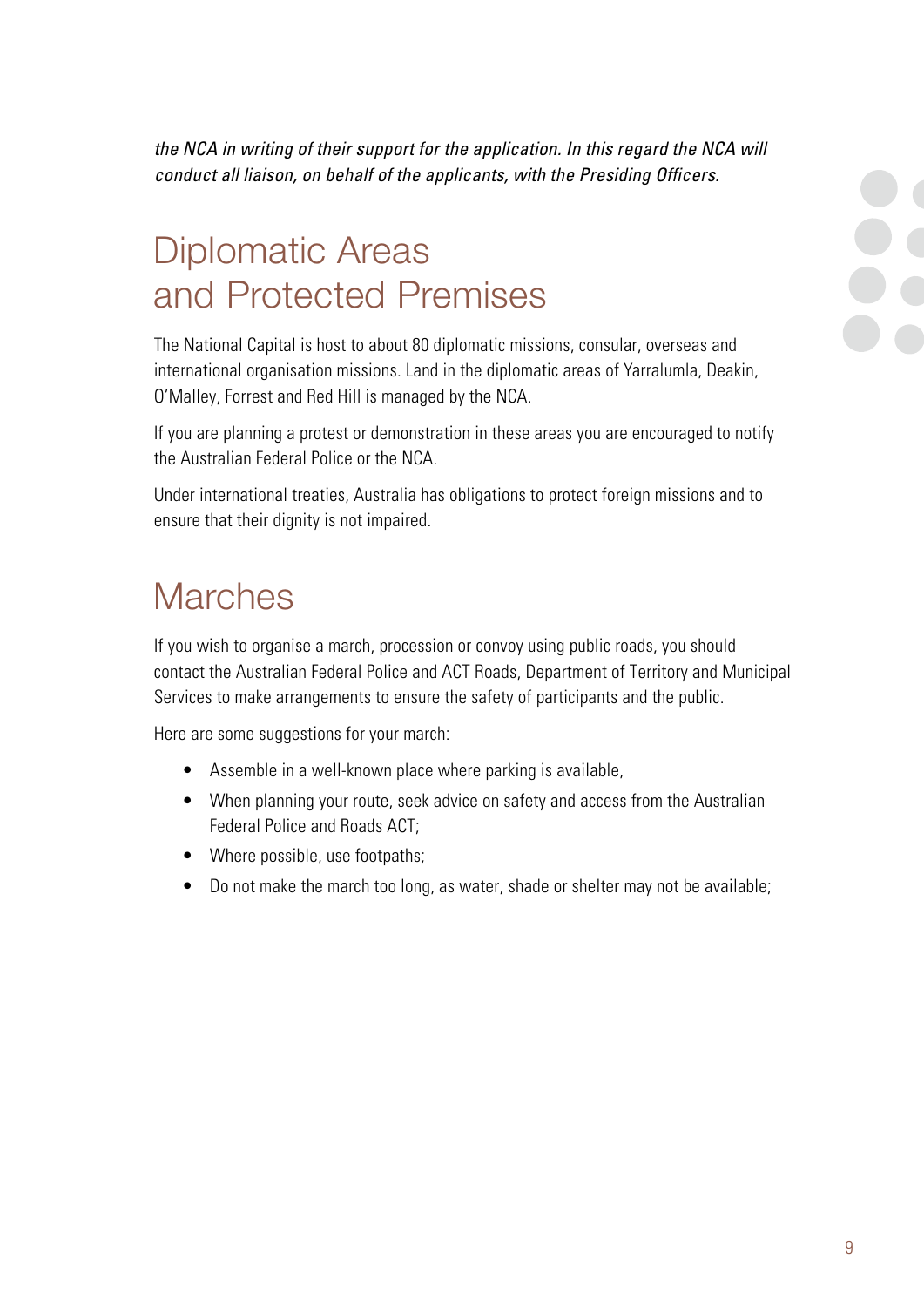Remember, Canberra experiences sub-zero temperatures in winter and can be very hot in summer.

## Summary of Responsibilities

Conducting a protest in the National Capital is accepted as a right provided it is conducted peacefully and does not impinge on the rights of others. This booklet has been designed to assist those organising protests to understand their rights and obligations. In particular, it has stressed the advantage of contacting authorities and seeking their approval as land managers and/or regulatory authorities. The need to obtain Works Approval to erect structures in Designated Areas has also been outlined.

The following table summarises land management responsibilities and Works Approval requirements in different areas of the National Capital.

| Location                         | <b>Land Managers</b>      | <b>Works Approval from</b><br>the NCA Required |
|----------------------------------|---------------------------|------------------------------------------------|
| <b>Parliamentary Precincts</b>   | <b>Presiding Officers</b> | Yes                                            |
| Parliamentary Zone               | <b>NCA</b>                | Yes                                            |
| Diplomatic Areas and Roads       | <b>NCA/ACT Government</b> | Yes                                            |
| Roads in Diplomatic Areas        | <b>ACT Government</b>     | Yes                                            |
| Main Avenues and Approach Routes | <b>ACT Government</b>     | Yes                                            |
| Civic Square                     | <b>ACT Government</b>     | Yes                                            |

## Land Management and Planning Responsibilities

NOTE: For other locations not listed in the table, protest organisers should contact the NCA.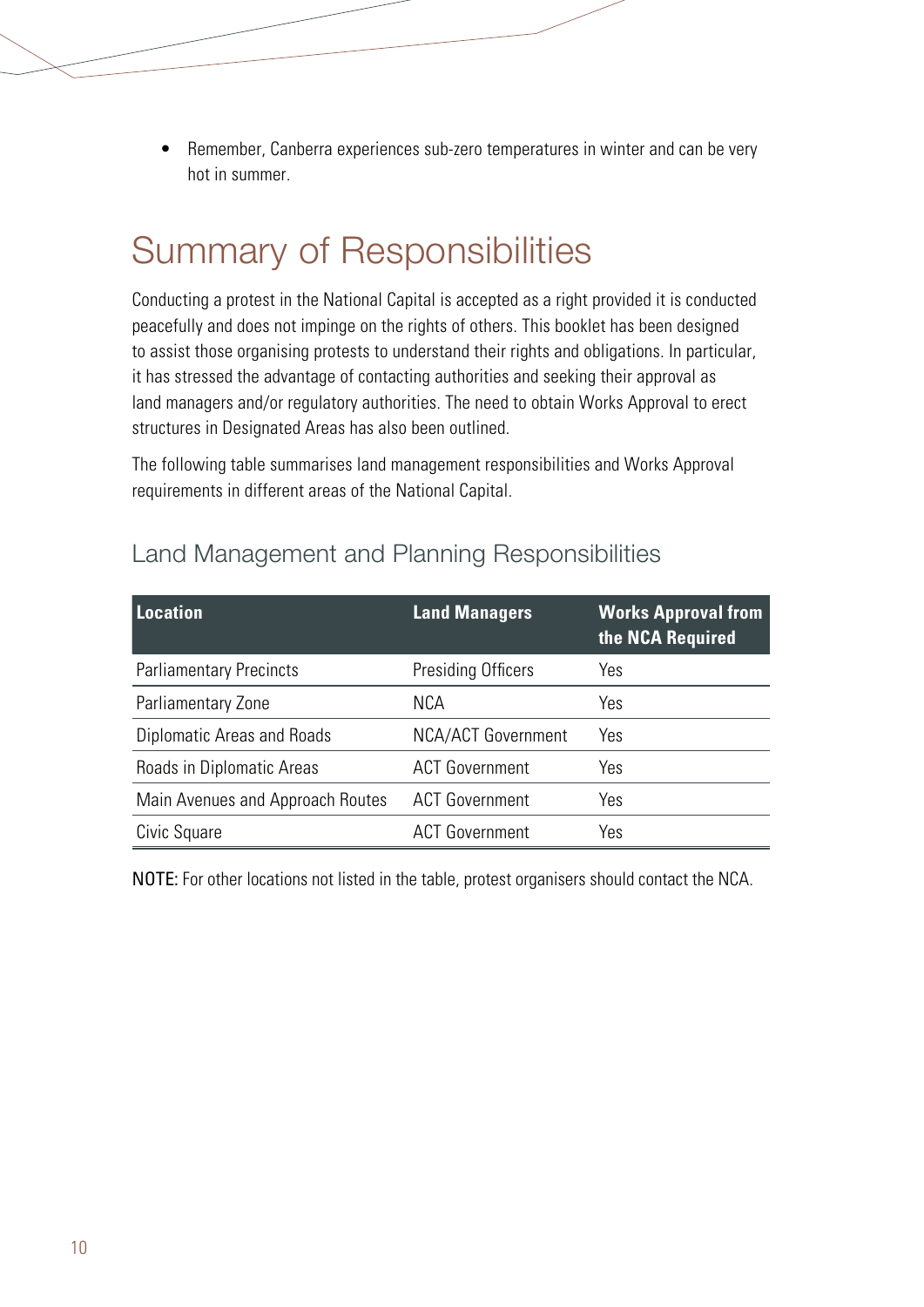# 8888

## Sources of the Law

#### *Australian Capital Territory (Planning and Land Management) Act 1988*

Provides that land required for the special purposes of the National Capital is managed by the National Capital Authority. No works may be performed in a Designated Area unless the Authority has approved the works in writing.

### *Crimes Act 1914*

Defines prohibited places, and various offences against the Commonwealth, including damage to Commonwealth property. See also the Crimes Act 1900 (ACT) which deals with behaviour in public places and the possession of weapons.

### *Diplomatic Privileges and Immunities Act 1967 and Regulations*

The Act gives force of law to Vienna Convention on Diplomatic Relations taking special steps to protect the premises of foreign missions against any intrusion, damage, disturbance or impairment of the mission's dignity. The responsible Commonwealth Minister has the power to order the removal of prescribed objects which are considered to impair the dignity of, or endanger, a diplomatic mission or its staff.

#### *International Covenant on Civil and Political Rights*

Australia is a signatory to the Covenant, which advocates the right to freedom of expression and the right to peaceful assembly, subject to necessary restrictions.

### *National Capital Plan*

Identifies Designated Areas, which are areas of land having the special characteristics of the National Capital. No structures may be erected in Designated Areas without the prior written approval of the National Capital Authority.

### *Parliamentary Precincts Act 1988*

Provides that the Parliamentary Precincts are under the joint control and management of the Presiding Officers. This gives the President of the Senate and the Speaker of the House of Representatives power to control access to, and use of the Precincts. A map showing the Precincts is on page 7.

### *Public Order (Protection of Persons and Property) Act 1971*

Creates offences relating to matters such as trespass on, and obstruction of premises, including protected premises, unlawful damage to property and physical violence without lawful excuse.

### *Trespass on Commonwealth Lands Ordinance 1932*

Prohibits camping and the erection or occupation of structures on unleased Commonwealth land without a permit. Parking or leaving vehicles on certain land without a permit is also prohibited. Damage to trees or plants is an offence. Police have powers to remove unauthorised structures, vehicles or articles. The National Capital Authority has power to issue permits.

*This is not an exhaustive list of relevant laws. Separate laws apply in the ACT in relation to littering, consumption of liquor, use of public streets, and defamation.*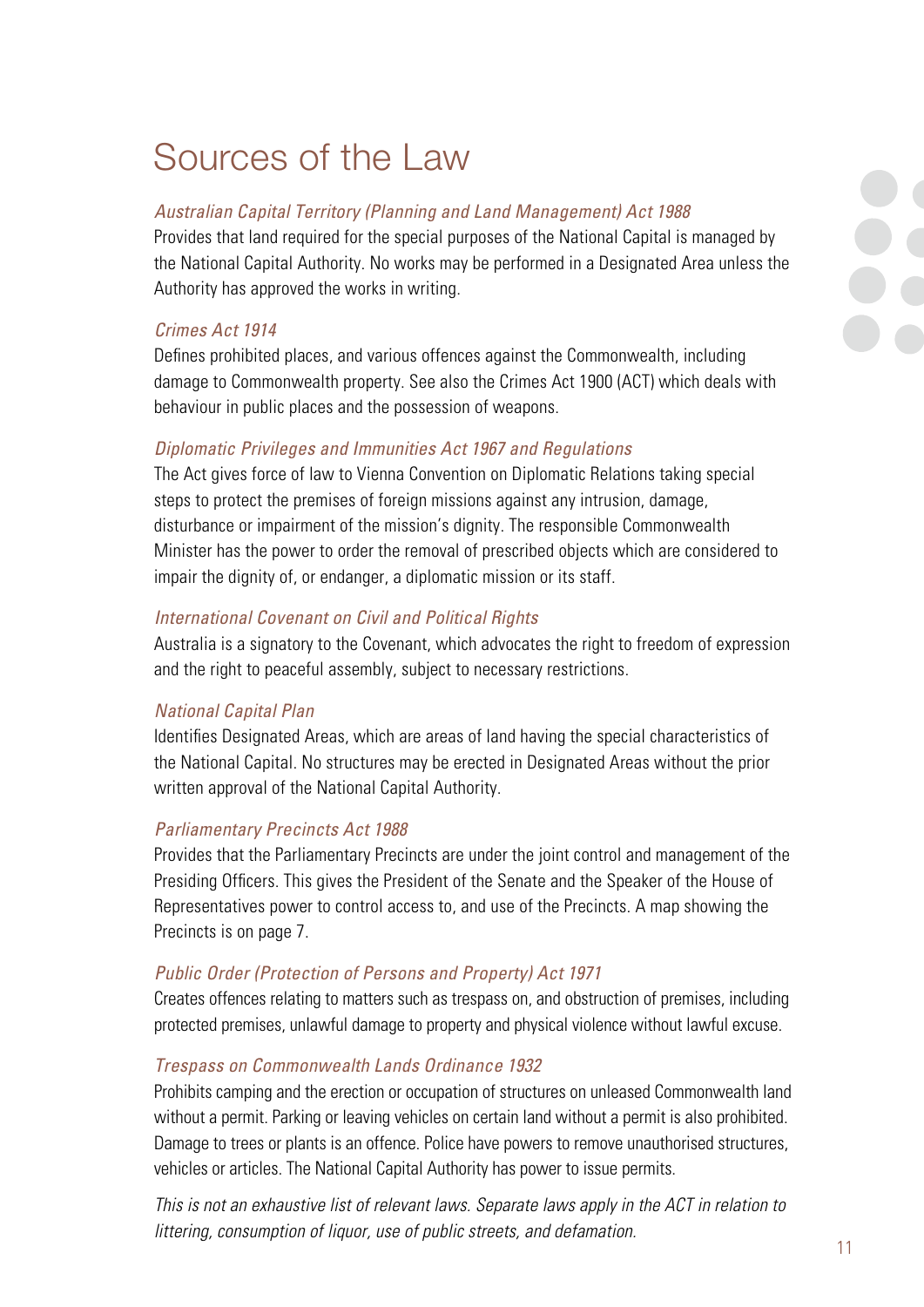## Who to contact

National Capital Authority GPO Box 373 CANBERRA ACT 2601

Tel: (02) 6271 2888 Fax: (02) 6247 1875 events@natcap.gov.au

The NCA can help:

- ensure your arrangements do not clash with other planned activities;
- arrange any necessary closures of roads or public places;
- adjust land maintenance programs, including irrigation and mowing; and
- arrange access to utilities such as electricity, water, rubbish bins and public toilets.

You must have written approval from the NCA before erecting any structures on National Land. This includes the land in the Parliamentary Zone and in the diplomatic areas of Yarralumla, Deakin, O'Malley, Forrest and Red Hill. The NCA also manages Lake Burley Griffin.

Further information about the National Capital is available at the National Capital Authority's website: *www.nationalcapital.gov.au*

## Australian Federal Police

| Intelligence Protection            | Tel: (02) 6275 7402 |
|------------------------------------|---------------------|
| After hours: Police Communications | Tel: (02) 6256 7777 |

You should contact the Australian Federal Police when planning a protest. The Police can provide advice on, and assistance with safety and security matters and traffic controls.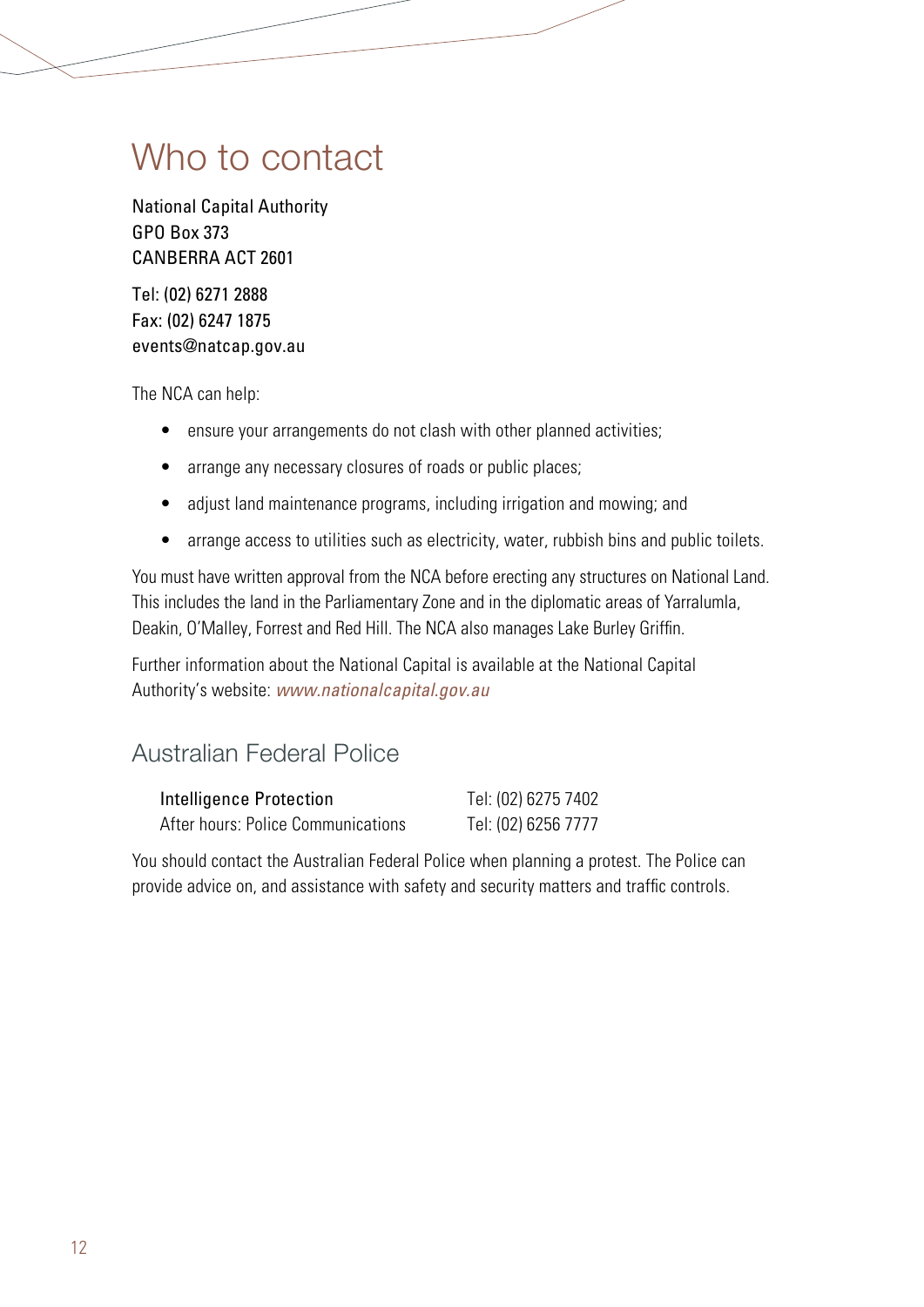## Parliament House Security Controller

#### Parliament House:

Tel: (02) 6277 5855 Tel: (02) 6277 5999 (AH) Fax: (02) 6277 5726

You should contact the Security Controller before using land within the Parliamentary Precincts. A map showing the Precincts is on page 7.

## Department of Territory and Municipal Services

Tel: (02) 6207 0494 or 13 2281 Fax: (02) 6207 6872

The ACT Government is responsible for managing the land outside the national areas. To discuss the use of unleased Territory land, contact the above telephone numbers.

## Roads ACT

Tel: (02) 6207 6601 Fax: (02) 6207 6872

You should advise ACT Roads if you wish to organise a march using public roads. The ACT Government is responsible for roads in the ACT, which are outside the national areas. ACT Roads can provide assistance with road closures and traffic management.

## Translating and Interpreter Service

Tel: 13 1450

For assistance with translation and interpreting, the Service operates 24 hours each day.

0000